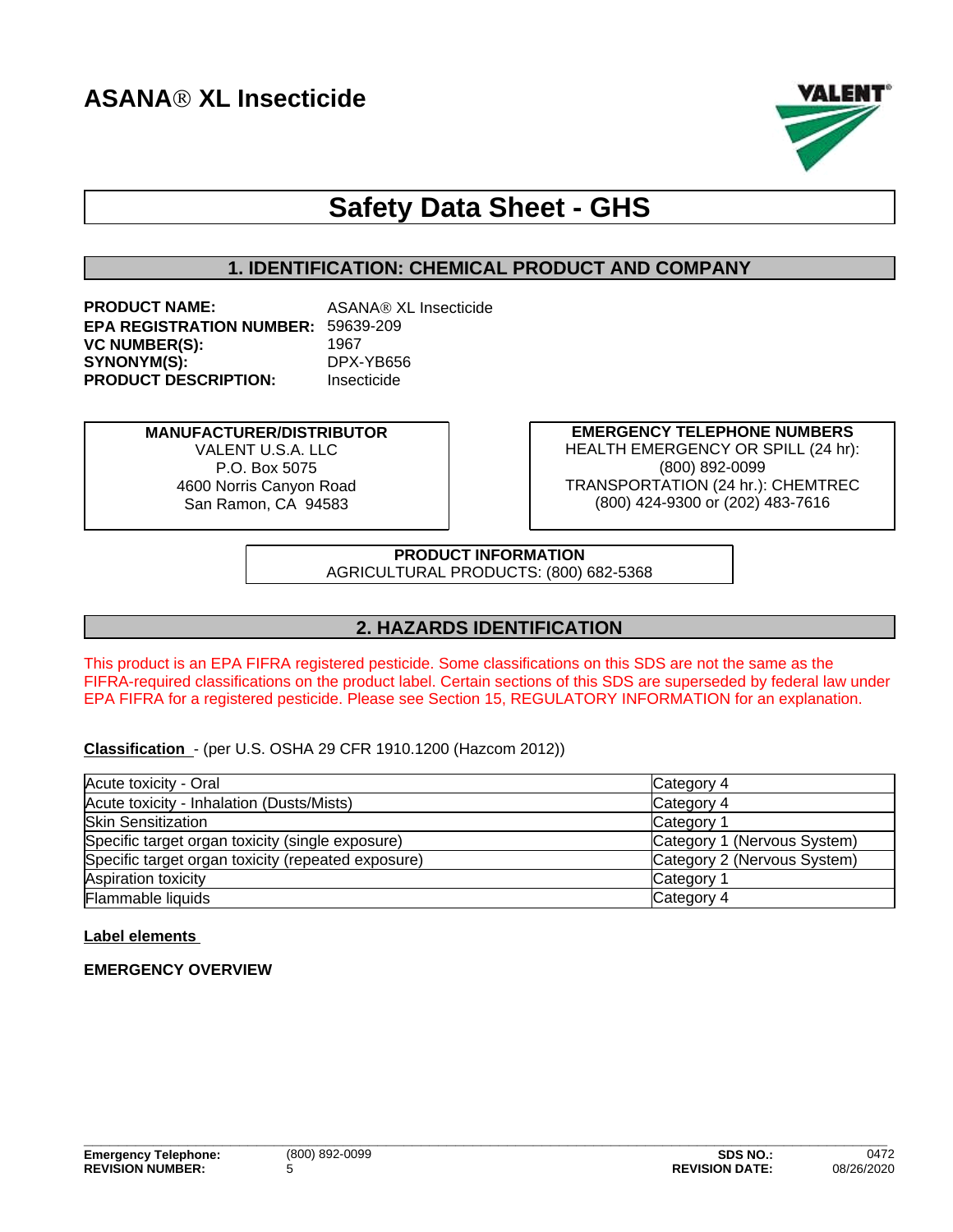# **Danger**



#### **Hazard statements**

Harmful if swallowed Harmful if inhaled May cause an allergic skin reaction May be fatal if swallowed and enters airways May cause damage to nervous system through prolonged or repeated exposure May cause damage to the nervous system. Flammable liquid and vapor

#### **Precautionary statements**

#### **Prevention**

Obtain special instructions before use Do not handle until all safety precautions have been read and understood<br>Use personal protective equipment as required. Wash face, hands and any exposed skin thoroughly after handling Do not eat, drink or smoke when using this product Avoid breathing dust/fume/gas/mist/vapors/spray Use only outdoors or in a well-ventilated area Contaminated work clothing should not be allowed out of the workplace Wear protective gloves Keep away from heat/sparks/open flames/hot surfaces. — No smoking

#### **Response**

IF EXPOSED OR CONCERNED: Get medical advice/attention

**Eyes** None.

**Skin** IF ON SKIN: Wash with plenty of soap and water. If skin irritation or rash occurs: Get medical advice/attention. Wash contaminated clothing before reuse.

**Inhalation** IF INHALED: Remove victim to fresh air and keep at rest in a position comfortable for breathing.

**Ingestion** Rinse mouth. IF SWALLOWED: Immediately call a POISON CENTER or doctor/physician. Do NOT induce vomiting. **FIRE** In case of fire: Use CO2, dry chemical, or foam for extinction.

**Spill** Collect spillage.

#### **Storage**

Store locked up Store in a well-ventilated place. Keep cool

#### **Disposal**

Dispose of contents/container to an approved waste disposal plant

#### **Hazards not otherwise classified (HNOC) Other Information**

• Very toxic to aquatic life with long lasting effects.

For information on Transportation requirements, see Section 14.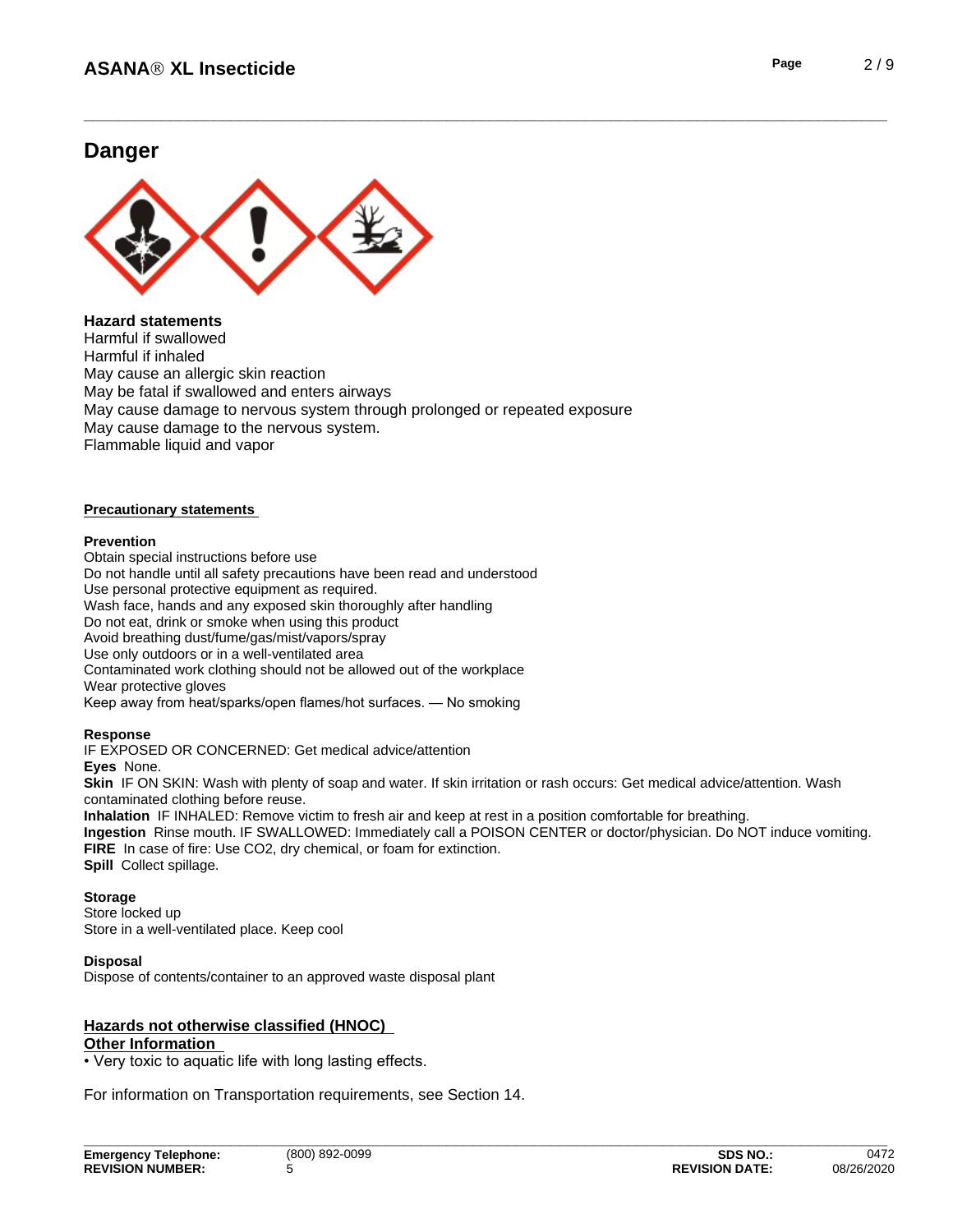# **3. COMPOSITION/INFORMATION ON INGREDIENTS**

| <b>Chemical name</b>                        | <b>CAS No.</b> | Weight-% | <b>TRADE SECRET</b> |
|---------------------------------------------|----------------|----------|---------------------|
| Esfenvalerate                               | 66230-04-4     | 4.د      |                     |
| Solvent naphtha (petroleum), light aromatic | 64742-95-6     |          |                     |
| Other ingredients                           | Various CAS#s  | 80       |                     |

\* The chemical name, CAS number and/or exact percentage have been withheld as a trade secret

Other ingredients, which may be maintained as trade secrets, are any substances other than an active ingredient contained in this product. Some of these may be hazardous, but their identities are withheld because they are considered trade secrets. The hazards associated with the otheringredients are addressed in this document. Specific information on other ingredients for the management of exposures, spills, or safety assessments can be obtained by a treating physician or nurse by calling **(800) 892-0099** at any time.

# **4. FIRST AID MEASURES**

#### **EMERGENCY NUMBER (800) 892-0099**

Have the product container or label with you when calling a poison control center or doctor, or going for treatment. You may also contact **1-800-892-0099** for emergency medical treatment information.

#### **EYE CONTACT:**

Hold eye open and rinse slowly and gently with water for 15-20 minutes. Remove contact lenses, if present, after the first 5 minutes, then continue rinsing eye. Call a poison control center or doctor for treatment advice.

#### **SKIN CONTACT:**

Take off contaminated clothing. Rinse skin immediately with plenty of water for 15-20 minutes. Call a poison control center or doctor for treatment advice.

#### **INGESTION:**

Call a poison control center or doctor immediately for treatment advice. Have person sip a glass of water if able to swallow. DO NOT induce vomiting unless told to do so by the poison control center or doctor. Do not give anything to an unconscious person.

#### **INHALATION:**

Move person to fresh air. If person is not breathing, call 911 or an ambulance, then give artificial respiration, preferably by mouth-to-mouth, if possible. Call a poison control center or doctor for further treatment advice.

#### **NOTES TO PHYSICIAN:**

Contains petroleum distillates - vomiting may cause aspiration pneumonia.

Based on animal testing, Methacarbamol is recommended for acute poisoning, as a treatment strategy For skin irritation: dry the skin and apply a vitamin E cream or oil containing a minimum of 15% vitamin E. If vitamin E cream or oil is not available, apply corn or vegetable oil liberally over any painful area of skin.

#### **5. FIRE FIGHTING MEASURES**

|                             | spray.                                                                            |
|-----------------------------|-----------------------------------------------------------------------------------|
| Flash point °C              | 66 °C                                                                             |
| Flash point °F              | 151 °F                                                                            |
| <b>FLASH POINT METHOD:</b>  | Tag closed cup                                                                    |
| <b>EXTINGUISHING MEDIA:</b> | Suitable Extinguishing Media: Dry chemical, carbon dioxide, alcohol foam or water |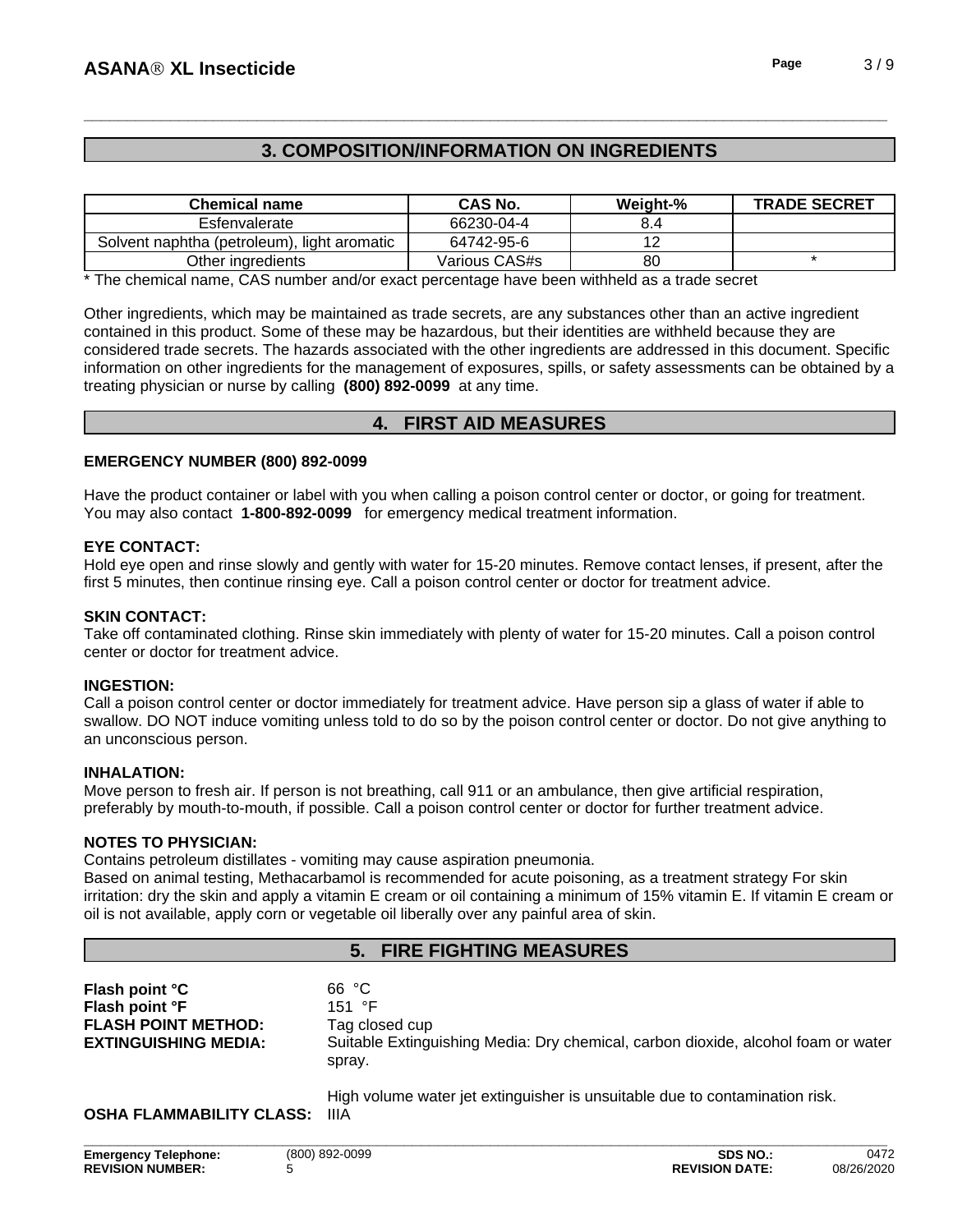| NFPA RATING:  |  |
|---------------|--|
| Health:       |  |
| Flammability: |  |
| Reactivity:   |  |

Special: None

(Least-0, Slight-1, Moderate-2, High-3, Extreme-4). These values are obtained using professional judgement. Values were not available in the guidelines or published evaluations prepared by the National Fire Protection Association, NFPA.

**FIRE FIGHTING INSTRUCTIONS:** As in any fire, wear self-contained breathing apparatus pressure-demand, MSHA/NIOSH approved (or equivalent) and full protective gear. Evacuate area and fight fire upwind from a safe distance to avoid hazardous vapors and decomposition products. Dike and collect water used to fight fire to prevent environmental damage due to run off.

**HAZARDOUS DECOMPOSITION PRODUCTS:** Carbon monoxide, Carbon dioxide, Hydrocarbons, Soot, Nitrogen Oxides, Anmonia, Hydrogen chloride, Chlorine compounds, Cyanides, Hydrogen cyanide

# **6. ACCIDENTAL RELEASE MEASURES**

#### **VALENT EMERGENCY PHONE NUMBER: (800) 892-0099 CHEMTREC EMERGENCY PHONE NUMBER: (800) 424-9300 OBSERVE PRECAUTIONS IN SECTION 8: PERSONAL PROTECTION**

Stop the source of the spill if safe to do so. Contain the spill to prevent further contamination of the soil, surface water, or ground water. For additional spill response information refer to the North American Emergency Response Guidebook.

**UN/NA NUMBER:** Not applicable **EMERGENCY RESPONSE GUIDEBOOK NO.:** Not applicable

**CONTAINMENT:** Dike to contain spill, as necessary, and then cover with adsorbent material. In case of a spill or leak, soak up with sand, earth or systhetic absorbent. Do not use alkaline absorbent. Large spills should be collected mechanically (remove by pumping). Prevent material from entering sewers, waterways, or low areas.

**CLEANUP:** All flushing and clean-up residuals should be collected for proper disposal to prevent soil and surface, ground and sewer water contamination. Never return spills in original containers for re-use. Dispose of in accordance with local, state and federal regulations.

# **7. HANDLING AND STORAGE**

#### **END USER MUST READ AND OBSERVE ALL PRECAUTIONS ON PRODUCT LABEL.**

#### **HANDLING:**

Do not breathe vapors or spray mist. Avoid contact with skin, eyes and clothing. Wash hands thoroughly with soap and water after handling and before eating, drinking, chewing gum, using tobacco, or using the toilet. Remove clothing/PPE immediately if material gets inside. Remove PPE immediately after handling this product. Wash thoroughly and put on clean clothing. Wash the outside of gloves before removing.

Avoid exposure to skin as product may cause sensitization.

Flammable. Heating can release vapors which can be ignited

#### **STORAGE:**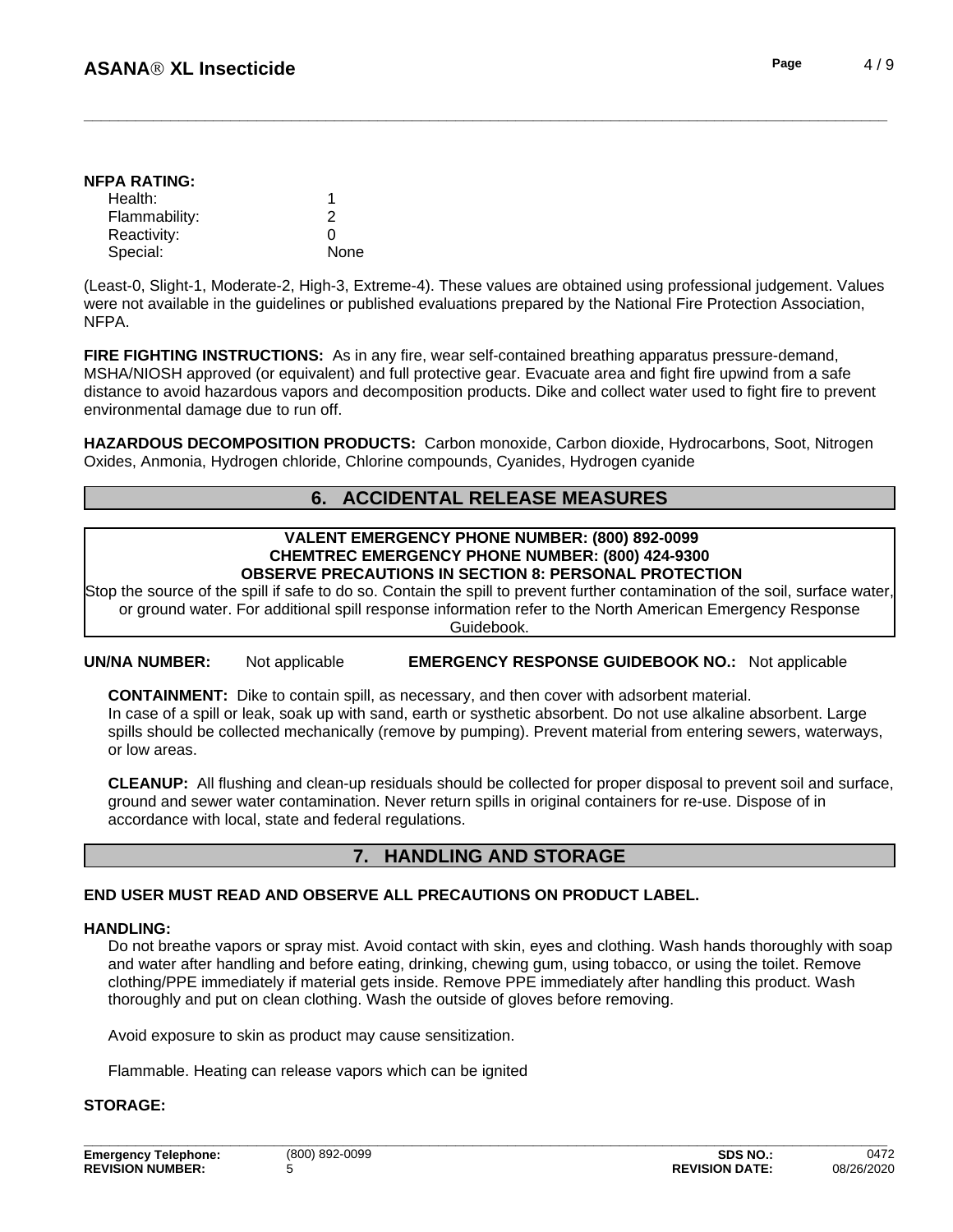**\_\_\_\_\_\_\_\_\_\_\_\_\_\_\_\_\_\_\_\_\_\_\_\_\_\_\_\_\_\_\_\_\_\_\_\_\_\_\_\_\_\_\_\_\_\_\_\_\_\_\_\_\_\_\_\_\_\_\_\_\_\_\_\_\_\_\_\_\_\_\_\_\_\_\_\_\_\_\_\_\_\_\_\_\_\_\_\_\_\_\_\_\_ ASANAÒ XL Insecticide Page** 5 / 9

Do not contaminate water, other pesticides, fertilizer, food or feed in storage. Do not store or transport near food or feed. Do not contaminate food or feed. Keep in the original container. Store in a cool, dry, secure place, out of the direct sunlight. Do not store in or around the home. Keep out of reach of children.

# **8. EXPOSURE CONTROLS/PERSONAL PROTECTION**

#### **END USER MUST READ AND OBSERVE ALL PRECAUTIONS ON PRODUCT LABEL.**

**Mixers, loaders, applicators and other handlers should refer to the product label before use for detailed information on personal protective equipment (PPE).**

**EYES & FACE:** Do not get this material in your eyes. Eye contact can be avoided by wearing safety goggles or a face shield.

**RESPIRATORY PROTECTION:** Use this material only in well ventilated areas. If ventilation is not adequate to keep airborne concentrations below recommended exposure standards, approved respiratory protection should be worn.

**SKIN & HAND PROTECTION:** Avoid contact with skin or clothing. Skin contact should be minimized by wearing protective clothing including long pants, long-sleeved shirt and shoes plus socks, and chemical-resistant gloves. Remove contaminated clothing. Wash before reuse.

**ENGINEERING CONTROLS:** Use in a well ventilated area.

#### **EXPOSURE LIMITS**

| <b>Chemical name</b>                        | <b>ACGIH Exposure Limits</b>              | <b>OSHA Exposure Limits</b> | <b>Manufacturer's Exposure</b><br>Limits |
|---------------------------------------------|-------------------------------------------|-----------------------------|------------------------------------------|
| Esfenvalerate                               | None                                      | None                        | None                                     |
| Solvent naphtha (petroleum), light aromatic | None                                      | None                        | None                                     |
| Other ingredients                           | Inhalable particles: $10 \text{ mg/m}^3$  | None                        | None                                     |
|                                             | Respirable particles: 3 mg/m <sup>3</sup> |                             |                                          |

# **9. PHYSICAL AND CHEMICAL PROPERTIES**

| <b>Physical state</b><br>Appearance<br>Color                                                                                                                                                                                                                                                                                      | Liquid<br>Viscous<br>Light amber                                                                                                                                                                                                                                                                            | Odor<br><b>Odor threshold</b> | Oily, aromatic<br>No information available |
|-----------------------------------------------------------------------------------------------------------------------------------------------------------------------------------------------------------------------------------------------------------------------------------------------------------------------------------|-------------------------------------------------------------------------------------------------------------------------------------------------------------------------------------------------------------------------------------------------------------------------------------------------------------|-------------------------------|--------------------------------------------|
| <b>PROPERTIES</b><br>рH<br><b>Melting point/freezing point</b><br>Boiling point/boiling range<br><b>Flash point</b><br><b>Evaporation rate</b><br>Flammability (solid, gas)                                                                                                                                                       | Values<br>5.14<br>No information available<br>No information available<br>66 °C 151 °F<br>No information available<br>No information available                                                                                                                                                              | Remarks • Method              |                                            |
| <b>Flammability Limits in Air</b><br><b>Upper flammability limits</b><br>Lower flammability limit<br>Vapor pressure<br>Vapor density<br><b>Specific Gravity</b><br><b>Water solubility</b><br>Solubility in other solvents<br><b>Partition coefficient</b><br><b>Autoignition temperature</b><br><b>Decomposition temperature</b> | No information available<br>No information available<br>No information available<br>No information available<br>No information available<br>0.002 mg/L at 25 $^{\circ}$ C (77 $^{\circ}$ F)<br>No information available<br>No information available<br>No information available<br>No information available | Dispersible in water          |                                            |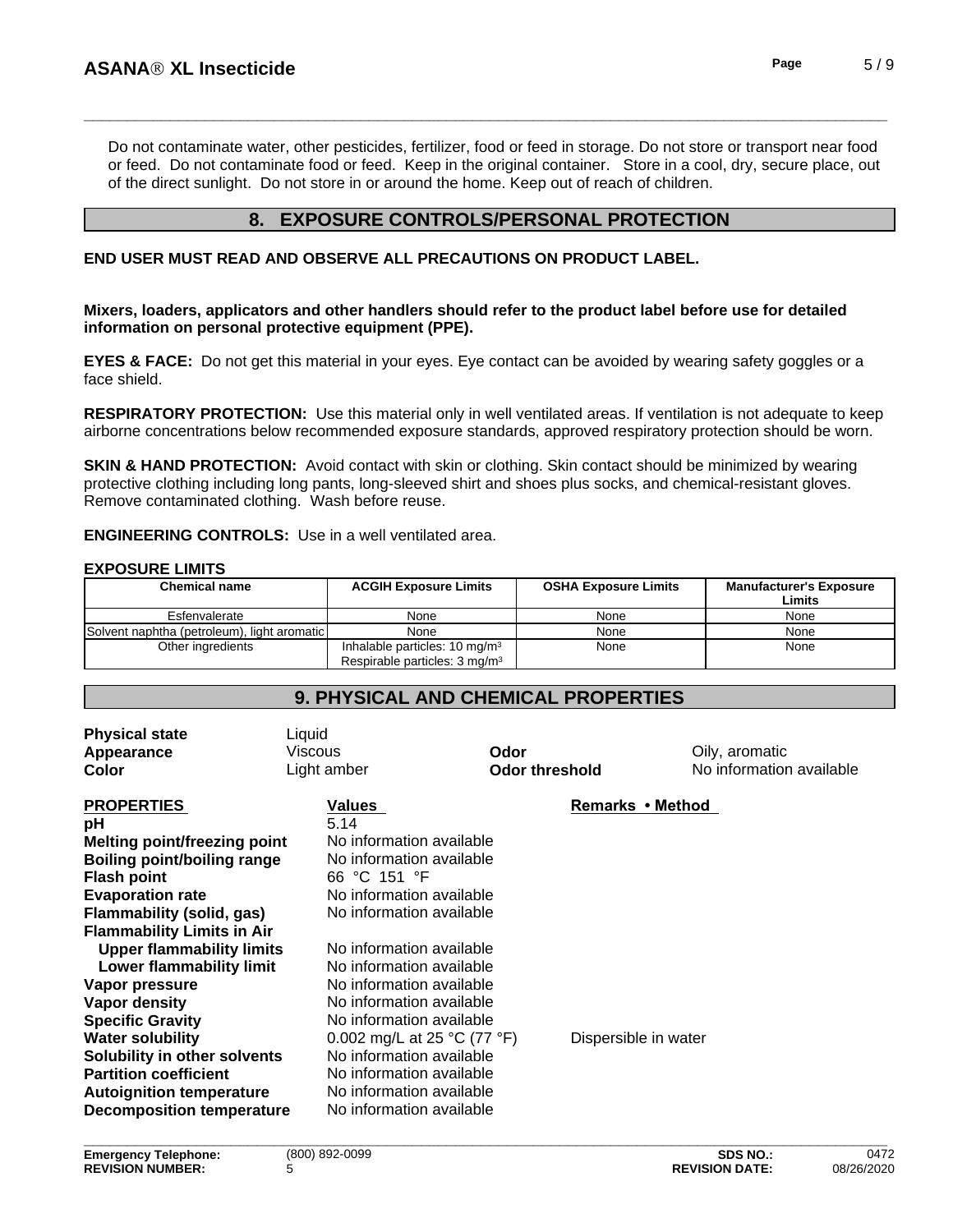# **Oxidizing properties Viscosity** No information available

**Explosive properties** No information available<br> **Oxidizing properties** No information available **Liquid Density** No information available **Bulk density** No information available

# **10. STABILITY AND REACTIVITY**

# **Reactivity**

No data available

#### **Chemical stability**

Stable at normal temperatures and storage conditions.

#### **Possibility of Hazardous Reactions**

Hazardous polymerization does not occur.

#### **Conditions to avoid**

Keep away from open flames, hot surfaces and sources of ignition.

#### **Incompatible materials**

Strong oxidizers, strong acids, strong bases.

#### **Hazardous Decomposition Products**

May emit toxic and corrosive fumes under fire conditions: hydrogen chloride (HCl), hydrogen cyanide (HCN), carbon monoxide (CO) and nitrous oxides (NOx). Carbon dioxide (CO2).

# **11. TOXICOLOGICAL INFORMATION**

#### **ACUTE TOXICITY:**

#### The acute toxicity information is for this product formulation.

| Oral Toxicity LD <sub>50</sub> (rats)<br>Dermal Toxicity LD <sub>50</sub> (rabbits) | 458 mg/kg<br>> 2.000 | <b>EPA Tox Category</b><br><b>EPA Tox Category</b> | Ш             |
|-------------------------------------------------------------------------------------|----------------------|----------------------------------------------------|---------------|
| Inhalation Toxicity LC <sub>50</sub> (rats)                                         | 2.93 mg/L $(4 hour)$ | <b>EPA Tox Category</b>                            | IV            |
| Eye Irritation (rabbits)                                                            | Slightly irritating  | <b>EPA Tox Category</b>                            | IV            |
| Skin Irritation (rabbits)                                                           | Non-irritating       | <b>EPA Tox Category</b>                            | IV            |
| Skin Sensitization (guinea pigs)                                                    | Negative             | <b>EPA Tox Category</b>                            | Not available |

#### **CARCINOGEN CLASSIFICATION**

| <b>Chemical name</b>                           | <b>IARC Group</b><br>or 2 | OSHA<br><b>Select Carcinogens</b> | <b>NTP Carcinogen List</b> |
|------------------------------------------------|---------------------------|-----------------------------------|----------------------------|
| <b>IEsfenvalerate</b>                          | <b>Not Listed</b>         | Not listed                        | Not listed                 |
| Solvent naphtha (petroleum).<br>light aromatic | Not listed                | Not listed                        | Not listed                 |
| Other ingredients                              | Not listed                | Not Listed                        | Not listed                 |

#### **TOXICITY OF ESFENVALERATE TECHNICAL**

**SUBCHRONIC:** This product contains a cyano-pyrethroid call esfenvalerate. Esfenvalerate is a nervous system toxin that produced salivation, diarrhea, weakness, ataxia, tremors, and convulsions in test animals exposed to lethal or near lethal single doses. Similar effects are also observed in subchronic tests with laboratory animals. Workers exposed acutely to pyrethroids have experienced temporary skin paresthesia with abnormal sensations including burning, tingling or itching.

**CHRONIC/CARCINOGENICITY:** Esfenvalerate was not carcinogenic in tests with laboratory animals.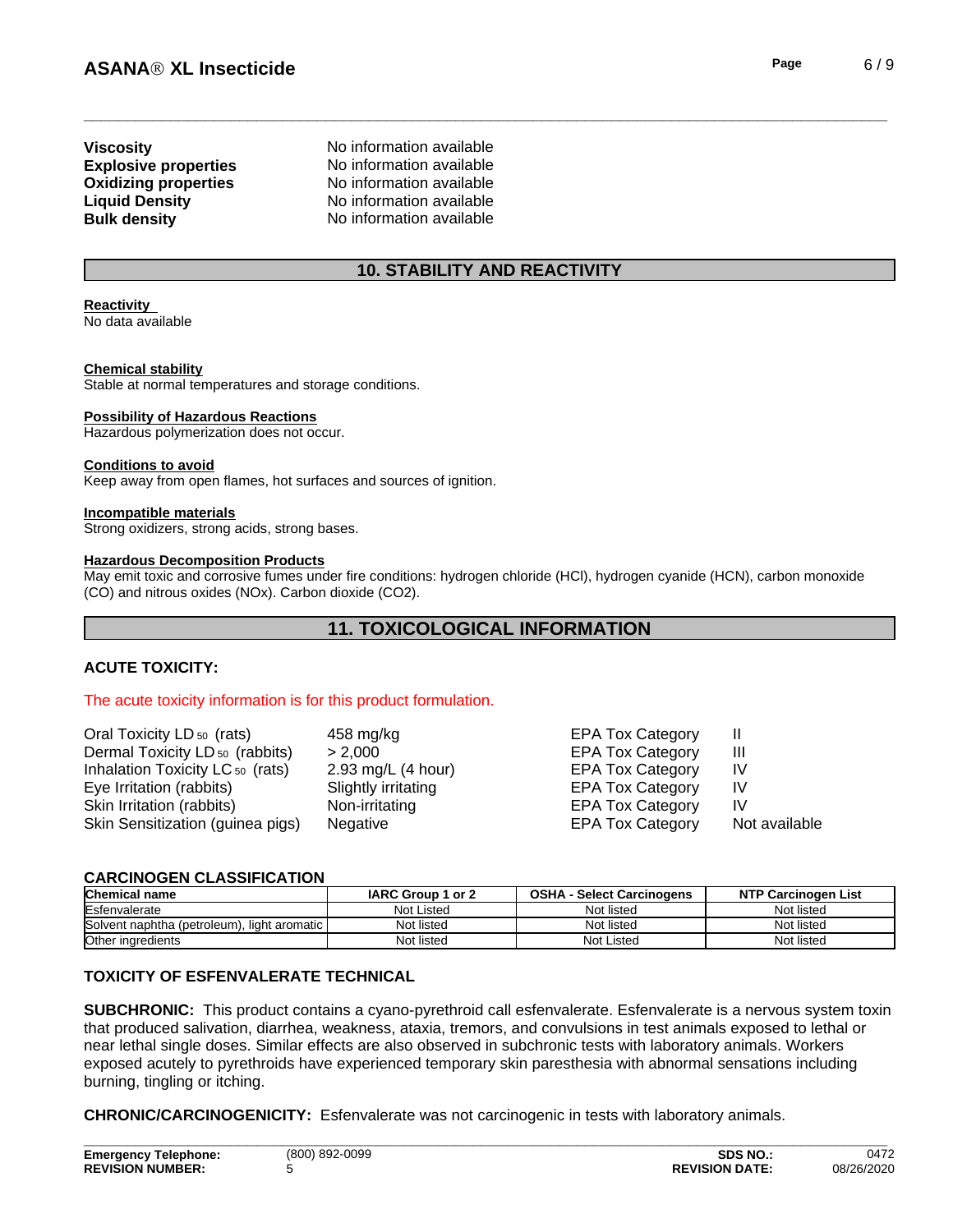**NEUROTOXICITY:** Based upon studies conducted on Esfenvalerate, there is no evidence of neuropathology at any dose level.

**DEVELOPMENTAL TOXICITY:**Esfenvalerate did not produce birth defects in tests with laboratory animals.

**REPRODUCTION:** Esfenvalerate showed no effects to reproductive performance in a three generation study (rats).

**MUTAGENICITY:** Tests on bacterial or mammalian cell cultures did not show mutagenic effects

For a summary of the potential for adverse health effects from exposure to this product, refer to Section 2. For information regarding regulations pertaining to this product, refer to Section 15.

# **12. ECOLOGICAL INFORMATION**

**AQUATIC ORGANISM TOXICITY:**This product is extremely toxic to fish and other aquatic organisms. Tests with Asana XL Insecticide have been conducted in the following species:

> LC 50 (96 hour), Rainbow Trout: 0.0048 ma/L: EC 50 (48 hour), D.subspicatus/green algae: 0.0215 mg/L EC 50 (48 hour), Daphnia magna: 0.025 mg/L

**OTHER NON-TARGET ORGANISM TOXICITY:** This product is highly toxic to bees exposed to direct treatment or residues on blooming crops or weeds. Do not apply this product or allow it to drift to blooming crops or weeds if bees are visiting the treatment area.

#### **OTHER ENVIRONMENTAL INFORMATION:**

Do not apply directly to water, to areas where surface water is present, or to intertidal areas below mean high water mark. Do not contaminate water when cleaning equipment or disposing of equipment wash-waters. See Directions for Use on product label for additional precautions and restrictions.

# **13. DISPOSAL CONSIDERATIONS**

#### **END USERS MUST DISPOSE OF ANY UNUSED PRODUCT AS PER THE LABEL RECOMMENDATIONS.**

**PRODUCT DISPOSAL:** Wastes resulting from the use of this product may be disposed of on site or at an approved waste disposal facility.

**CONTAINER DISPOSAL:** Refer to pesticide label for proper container disposal instructions based on container type and size. Some container types and sizes may be refillable.

**DISPOSAL METHODS:** Check government regulations and local authorities for approved disposal of this material. Dispose of in accordance with applicable laws and regulations.

#### **14. TRANSPORTATION INFORMATION**

|                                                    | DOT (ground) SHIPPING NAME: When in non-bulk containers: NOT REGULATED, EXEMPTION REQUIREMENT:<br>49 CFR 173.150 bulk containers (>119 gal capacity): NA 1993, Combustible liquid,<br>n.o.s. (Xylene), 3, III; In bulk tankers: RQ, NA 1993, Combustible liquid, n.o.s.<br>$(X$ ylene), 3, III (RQ for Xylene = 100 lb.) |
|----------------------------------------------------|--------------------------------------------------------------------------------------------------------------------------------------------------------------------------------------------------------------------------------------------------------------------------------------------------------------------------|
| <b>EMERGENCY RESPONSE</b><br><b>GUIDEBOOK NO.:</b> | 128                                                                                                                                                                                                                                                                                                                      |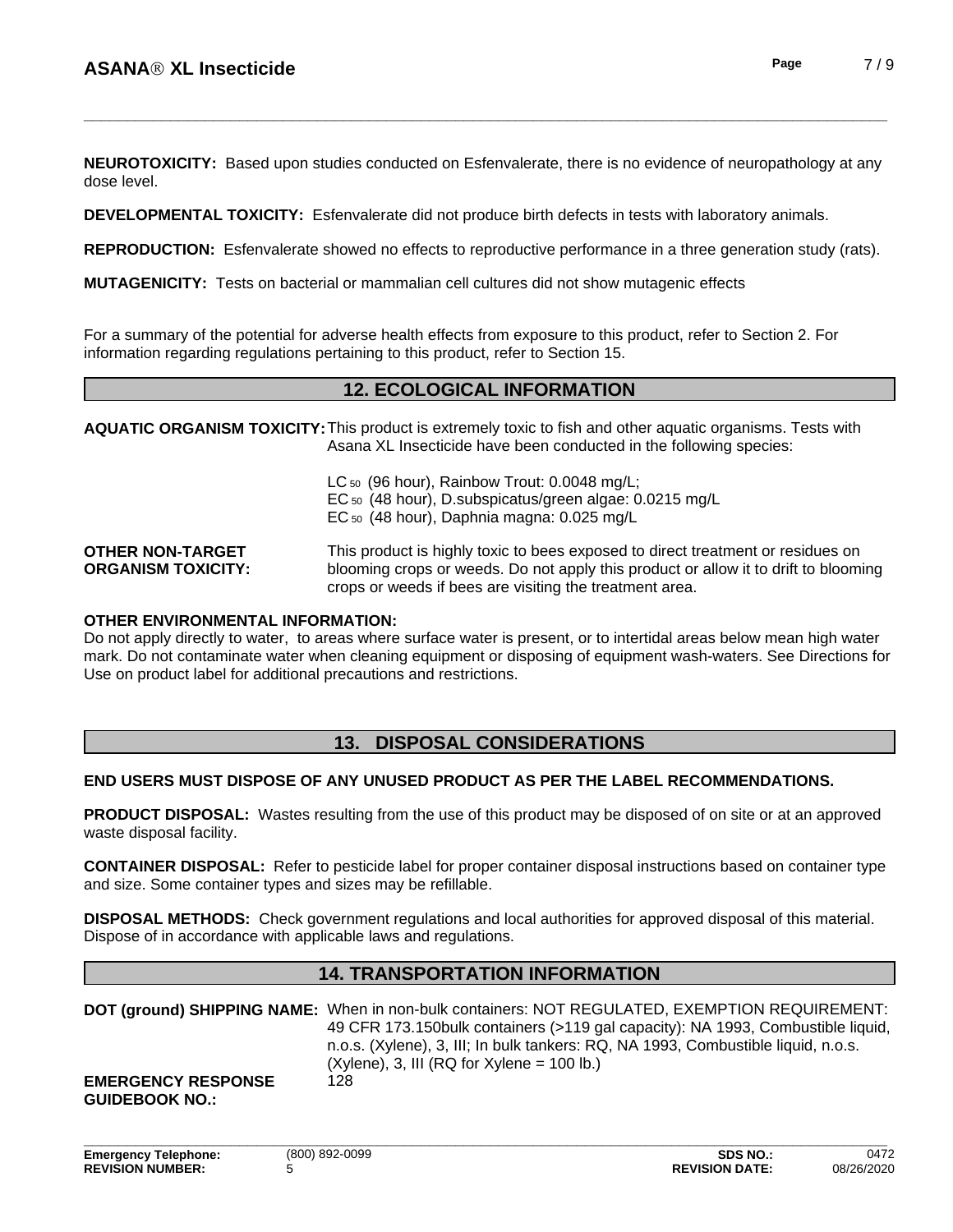| <b>ICAO/IATA SHIPPING NAME:</b><br><b>REMARKS:</b> | UN 3082, Environmentally hazardous substance, liquid, n.o.s., (esfenvalerate), 9,<br>III, marine pollutant<br>•Single or inner packaging less than 5 L (liquid) or 5 Kg net (solids) excepted from<br>Dangerous Goods regulations -- see UN Special Provision 375. • For U.S.<br>shipping, Emergency Response Guidebook No. 171. |
|----------------------------------------------------|----------------------------------------------------------------------------------------------------------------------------------------------------------------------------------------------------------------------------------------------------------------------------------------------------------------------------------|
| <b>IMDG SHIPPING NAME:</b><br><b>REMARKS:</b>      | UN 3082, Environmentally hazardous substance, liquid, 9, III, marine pollutant<br>EMS# F-A, S-F<br>Flash point = $66 \degree$ C                                                                                                                                                                                                  |

# **15. REGULATORY INFORMATION**

# **EPA-FIFRA LABEL INFORMATION THAT DIFFERS FROM OSHA-GHS REQUIREMENTS:**

Pesticide products in the U.S. are registered by the EPA under FIFRA and are subject to certain labeling requirements under federal pesticide law. These requirements may differ from the classification criteria and hazard information required by OSHA GHS for safety data sheets, and for workplace labels of non-pesticide chemicals. The following is the hazard information as required on the FIFRA pesticide label:

# **EPA FIFRA SIGNAL WORD: WARNING**

- . May be fatal if swallowed
- Harmful if inhaled
- Do not get in eyes, on skin or on clothing
- Avoid breathing vapors or spray.
- Restricted Use Pesticide due to toxicity to fish and aquatic organisms

PESTICIDE REGULATIONS: All pesticides are governed under FIFRA (Federal Insecticide, Fungicide, and Rodenticide Act). Therefore, the regulations presented below are pertinent only when handled outside of the normal use and applications of pesticides. This includes waste streams resulting from manufacturing/formulation facilities, spills or misuse of products, and storage of large quantities of products containing hazardous or extremely hazardous substances.

U.S. FEDERAL REGULATIONS: Ingredients in this product are reviewed against an inclusive list of federal regulations. Therefore, the user should consult appropriate authorities. The federal regulations reviewed include: Clean Water Act, SARA, CERCLA, RCRA, DOT, TSCA and OSHA. If no components or information is listed in the space below this paragraph, then none of the regulations reviewed are applicable.

| SARA (311, 312):  |      |
|-------------------|------|
| Immediate Health: | Yes. |
| Chronic Health:   | Yes. |
| Fire:             | Yes  |
| Sudden Pressure:  | N٥   |
| Reactivity:       | N٥   |

**STATE REGULATIONS:** Each state may promulgate standards more stringent than the federal government. This section cannot encompass an inclusive list of all state regulations. Therefore, the user should consult state or local authorities. The state regulations reviewed include: California Proposition 65, California Directors List of Hazardous Substances, Massachusetts Right to Know, Michigan Critical Materials List, New Jersey Right to Know, Pennsylvania Right to Know, Rhode Island Right to Know and the Minnesota Hazardous Substance list. For Washington State Right to Know, see Section 8 for Exposure Limit information. For Louisiana Right to Know refer to SARA information listed under U.S. Regulations above. If no components or information is listed in the space below this paragraph, then none of the regulations reviewed are applicable.